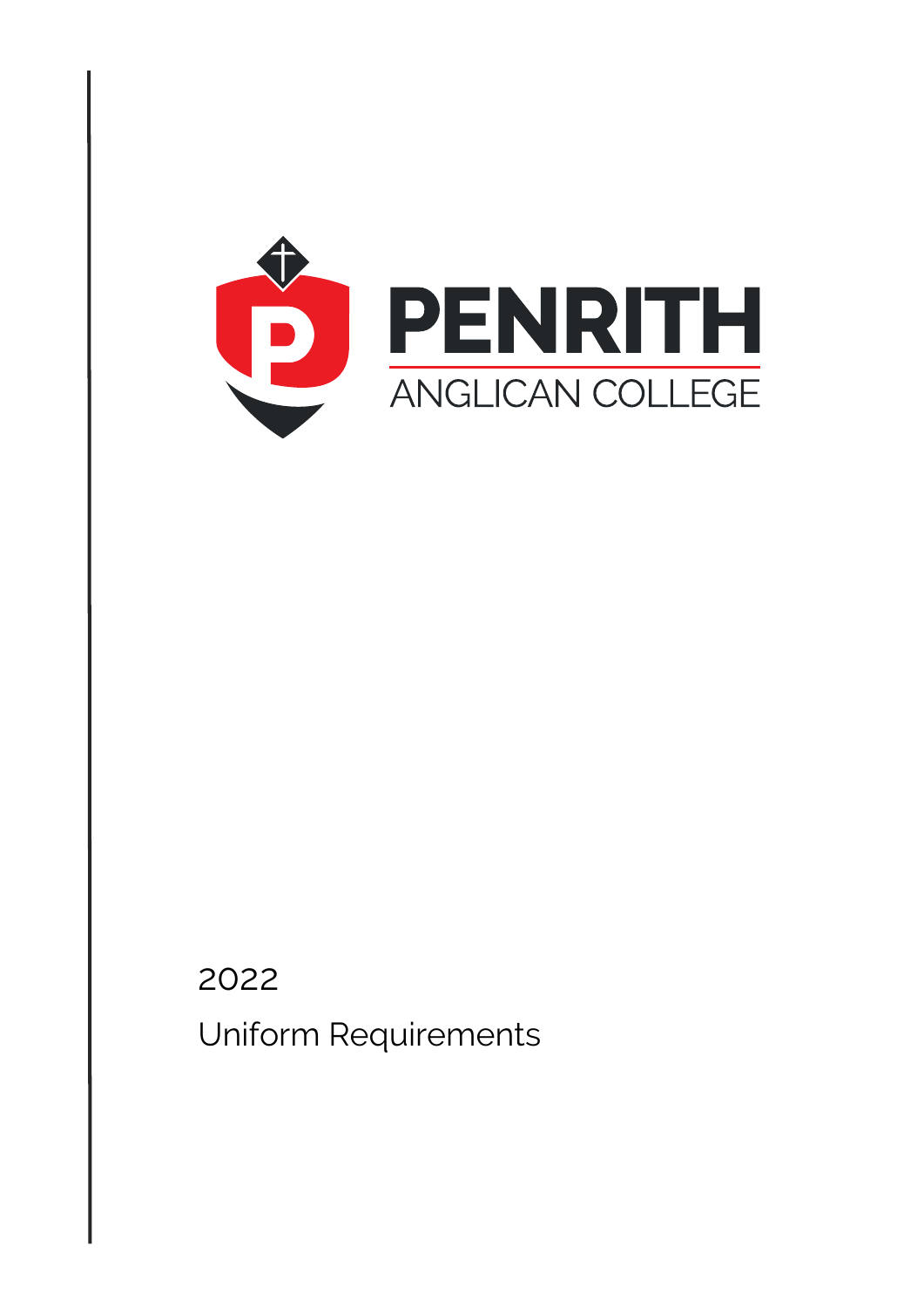$\checkmark$  = Required for Year Group

# Blank = Not required for Year Group

# Optional = Optional for Year group

## Pre K Uniform

| Item                                  | <b>Summer</b> | Winter |
|---------------------------------------|---------------|--------|
| College bucket hat                    |               |        |
| College sport house shirt             |               |        |
| College sport shorts                  |               |        |
| College sport socks with College trim |               |        |
| Sport shoes (not canvas)              |               |        |
| College sport fleece track pants      |               |        |
| College sport track jacket            |               |        |
| College backpack                      |               |        |

# Kindergarten to Year 12 Physical Education/Sport/Carnival Uniform

| Item                                        | K-Year 6  | <b>Years 7-10</b> | <b>Years 11-12</b> |
|---------------------------------------------|-----------|-------------------|--------------------|
| College sports cap                          | ✔         |                   |                    |
| College sport house shirt                   | ✓         |                   |                    |
| College sport shorts                        | ✓         |                   |                    |
| College sport track pants (fleece) (Winter) | K-Year 2  |                   |                    |
| College sport track pants (micro fibre)     | Years 3-6 | Optional          | Optional           |
| (Winter)                                    |           |                   |                    |
| College sport track jacket (Winter)         |           |                   |                    |
| College sport socks with College trim       |           |                   |                    |
| Sports shoes (no canvas shoes) -            | ✓         |                   |                    |
| predominately black or predominately        |           |                   |                    |
| white.                                      |           |                   |                    |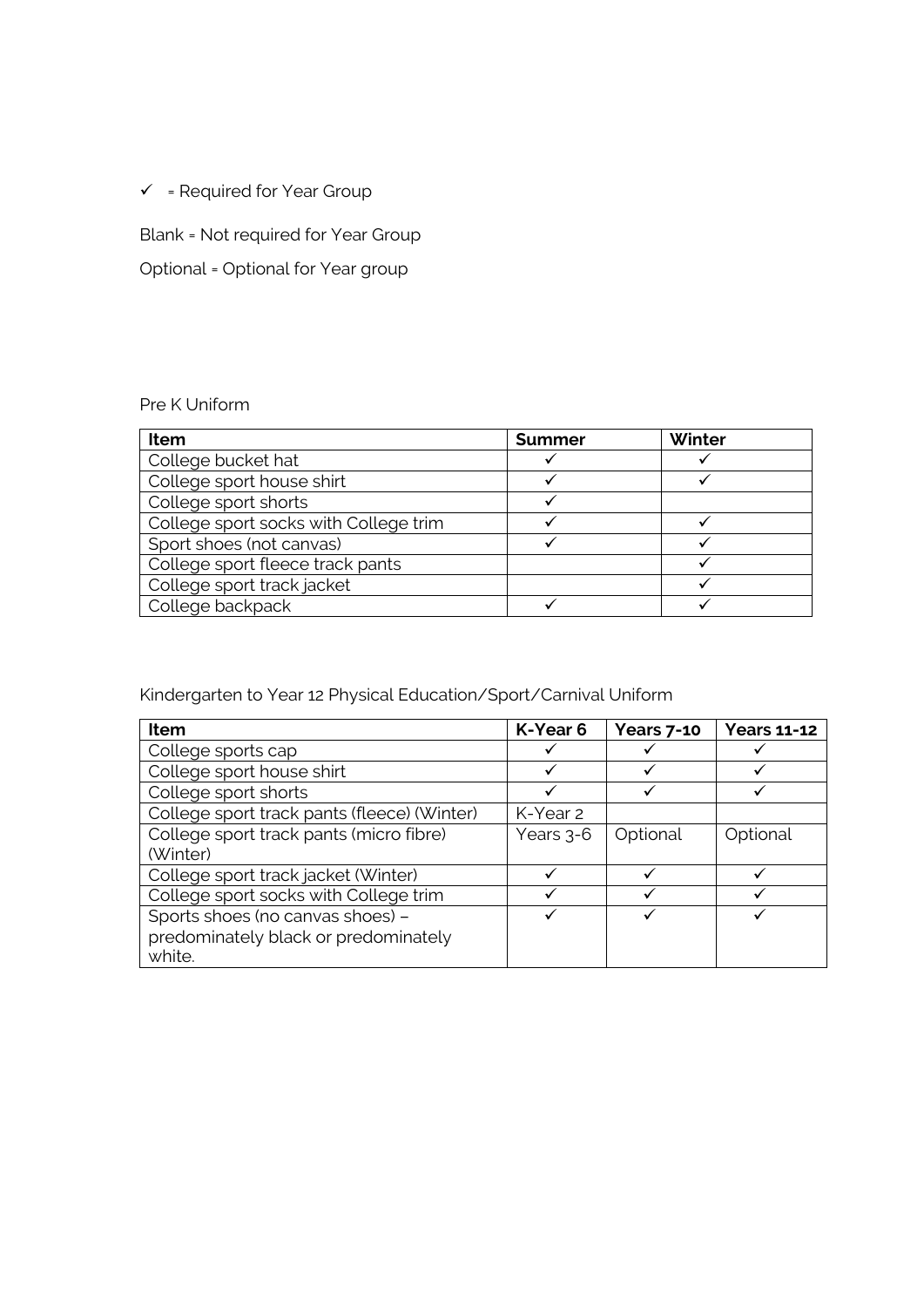Kindergarten to Year 12 Boys Summer uniform

| Item                                       | K - Year 6    | <b>Years 7-10</b> | <b>Years 11-12</b> |
|--------------------------------------------|---------------|-------------------|--------------------|
| College hat                                | <b>Bucket</b> | Cap Or            | Cap Or             |
|                                            |               | <b>Bucket</b>     | <b>Bucket</b>      |
| College white short sleeve button up shirt | ✓             |                   |                    |
| College tie (on a loop)                    |               |                   |                    |
| College tie                                |               |                   |                    |
| Senior College tie                         |               |                   |                    |
| Grey shorts (elastic back)                 | ✓             |                   |                    |
| Long black socks with red and white trim   |               |                   |                    |
| Grey trousers (with belt loop)             |               | ✓                 |                    |
| <b>Black leather belt</b>                  |               |                   |                    |
| Plain grey or plain black socks            |               |                   |                    |
| Plain, clean black leather lace up school  |               |                   |                    |
| shoes (Velcro optional for Kindergarten    |               |                   |                    |
| <b>ONLY)</b>                               |               |                   |                    |
| College blazer                             |               | Optional          | Optional           |
| College bomber jacket                      | Optional      | Optional          | Optional           |
| College black V-neck jumper                | Optional      | Optional          | Optional           |
| College backpack                           |               |                   |                    |

Kindergarten to Year 12 Boys Winter Uniform

| Item                                     | K-Year 6      | <b>Years 7-10</b> | <b>Years 11-12</b> |
|------------------------------------------|---------------|-------------------|--------------------|
| College Hat                              | <b>Bucket</b> | Cap Or            | Cap Or             |
|                                          |               | <b>Bucket</b>     | <b>Bucket</b>      |
| College white long sleeve school shirt   | ✓             |                   |                    |
| College tie (on a loop)                  |               |                   |                    |
| College tie                              |               |                   |                    |
| Senior College tie                       |               |                   |                    |
| Grey trousers with elastic waist         | ✓             |                   |                    |
| Grey trousers with belt loop             |               |                   |                    |
| <b>Black leather belt</b>                |               |                   |                    |
| Plain grey or plain black socks          |               |                   |                    |
| College bomber jacket                    |               |                   |                    |
| College Blazer                           |               |                   |                    |
| College black V-Neck jumper with logo    | Optional      | Optional          | Optional           |
| Plain black leather lace up school shoes |               |                   |                    |
| College black scarf                      | Optional      | Optional          | Optional           |
| Plain black gloves                       | Optional      | Optional          | Optional           |
| College Back pack                        |               |                   |                    |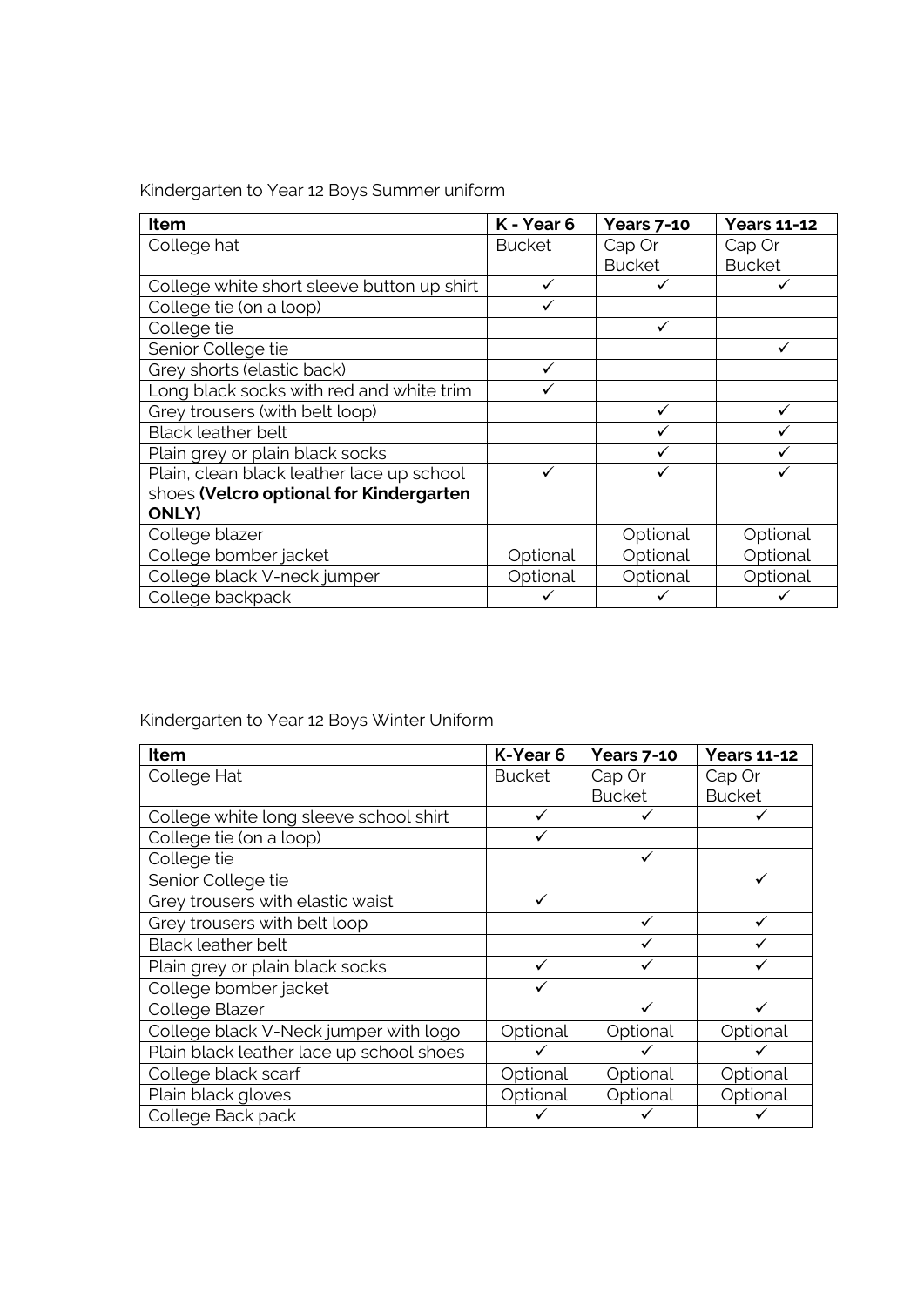## **Penrith Anglican College – Uniform Rules**

#### **Boys**

Students must be well-presented at all times.

Students must wear the required College uniform inclusive of plain dark grey or black socks (no anklet socks) and plain black leather belt.

Shirts must be tucked in at all times (except whilst playing sport at break times), top button done up and tie knotted correctly.

Shoes must be regularly cleaned and maintained to a satisfactory standard.

Shoes are to be black, plain polished leather lace-up shoes. No decoration, flat or gum soled shoes.

No jewellery, (except a wrist watch)

No piercings

No tattoos

Hair must:

- Be clean and kept neat and tidy, well-groomed at all times.
- Not touch the collar or completely cover the eyebrows or ears
- Not have any patterns, lines or under-cuts
- Be your natural hair colour
- Be no shorter than a number 2 length cut
- Not contain hair product (Pre K to Year 6)
- Not have excessive hair product (Years 7-12)

*The College reserves the right to ask for an immediate return to a less extreme hairstyle as assessed by the Head of Primary School, Head of Secondary or the Deputy Principal*

#### **For students in Years 7-12**

Faces must be clean shaven (no beards or moustaches etc)

Sideburns may be extended in line with the mid ear.

Boys in Year 11 and 12 can wear slip on men's dress shoes with a square or round toe. No pointy toed shoes will be accepted.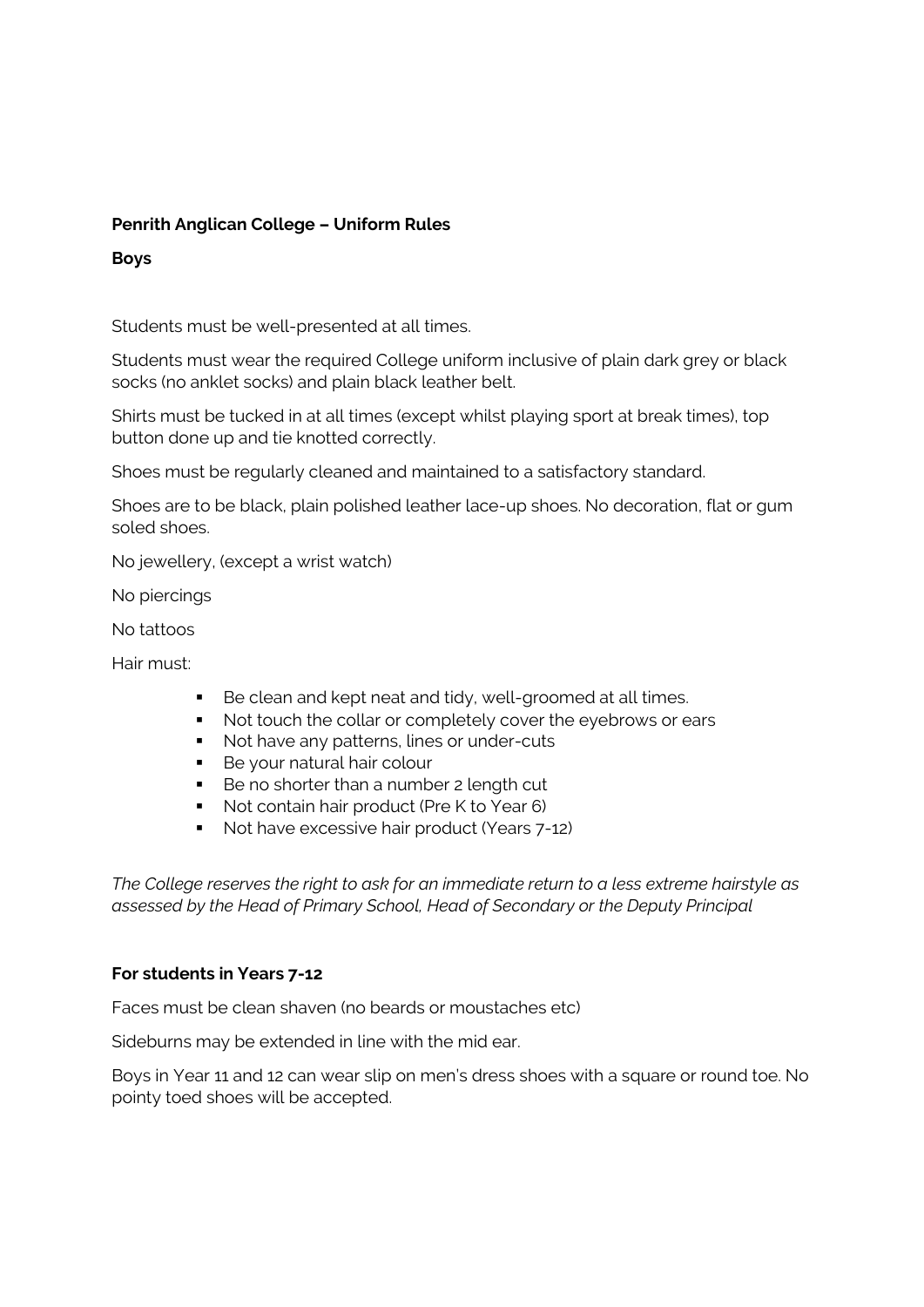Kindergarten to Year 12 Girls Summer Uniform

| Item                                     | K-Year 6      | <b>Years 7-10</b> | Years 11-     |
|------------------------------------------|---------------|-------------------|---------------|
|                                          |               |                   | 12            |
| College hat                              | <b>Bucket</b> | Cap or            | Cap or        |
|                                          |               | <b>Bucket</b>     | <b>Bucket</b> |
| College summer dress                     |               |                   |               |
| College white blouse                     |               |                   |               |
| Senior grey summer skirt                 |               |                   |               |
| Senior College scarf                     |               |                   |               |
| College white ankle socks with College   |               |                   |               |
| trim                                     |               |                   |               |
| Plain black leather lace up school shoes |               |                   |               |
| (Velco optional for Kindergarten ONLY)   |               |                   |               |
| College blazer                           |               | Optional          | Optional      |
| College bomber jacket                    | Optional      |                   |               |
| College black V-Neck jumper              | Optional      | Optional          | Optional      |
| College backpack                         |               |                   |               |

Kindergarten to Year 12 Girls Winter Uniform

| <b>Item</b>                              | K-Year 6      | <b>Years 7-10</b> | Years 11-     |
|------------------------------------------|---------------|-------------------|---------------|
|                                          |               |                   | 12            |
| College hat                              | <b>Bucket</b> | Cap or            | Cap or        |
|                                          |               | <b>Bucket</b>     | <b>Bucket</b> |
| Primary College winter tunic dress       |               |                   |               |
| College white long sleeve blouse         |               |                   |               |
| Black opaque tights                      |               |                   |               |
| College bomber jacket                    |               |                   |               |
| College black V-Neck jumper              | Optional      | Optional          | Optional      |
| Winter skirt                             |               |                   |               |
| Senior College winter kilt skirt         |               |                   |               |
| College tab tie (K-6)                    |               |                   |               |
| College tie (7-12)                       |               | ✓                 |               |
| College blazer                           |               |                   |               |
| Plain black leather lace-up school shoes |               |                   |               |
| College backpack                         |               |                   |               |